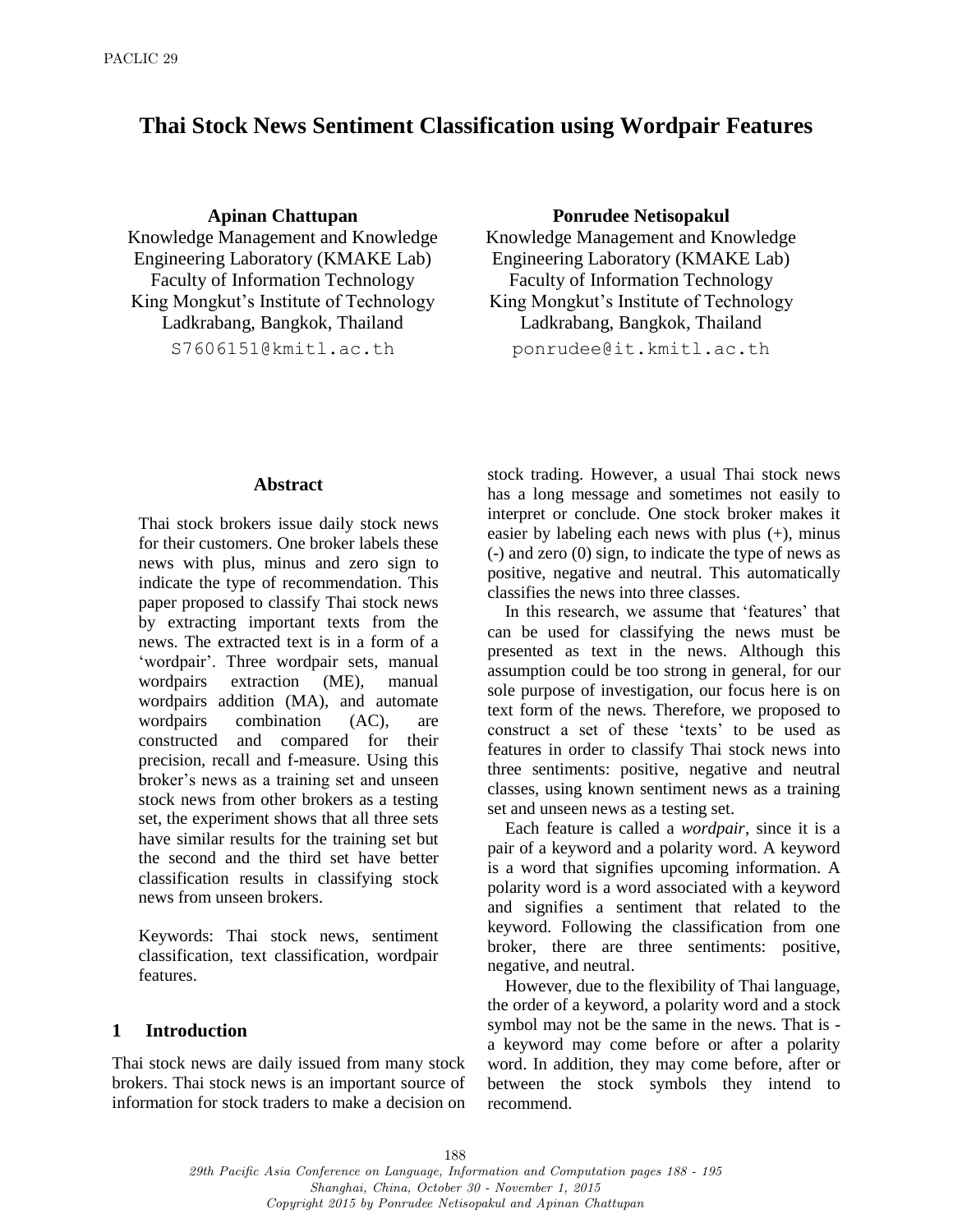There are two objectives of this paper. First, describing methods to construct these wordpairs collection. Second, utilizing them for constructing automatic classification models for classifying Thai stock news into three corresponding classes. This method can be very useful for general investors because investors can quickly obtain the information and make a decision in stock trading by following the trend of Thai stock news from the classification model.

The outline of this paper is as follows. Section 2 reviews related work. Section 3 describes stock news collection and wordpair construction. In subsection 3.1, we show an example stock news, signs, and stock symbols and compare the frequency of stock symbols in the training and testing set. In subsection 3.2, we propose three sets of wordpairs, which are used to classify Thai stock news sentiments. Section 4 gives details of two experimental designs. We also discuss an effect of varying window sizes for extracting wordpairs features. The results of stock news sentiment classification are also shown in this section. Section 5 analyzes misclassified stock news from the testing set. The last section gives a conclusion and our plan for imminent future work.

## **2 Related Work**

There are two involving areas related to our work. First, the research involved language structure and processing research. Second, the research involved analyzing the stock and classification.

Tongtep and Theeramunkong (2010) mentioned the structural model for extracting patterns from Thai news documents. They focus on a pattern of unique name or noun such as person name, organization name, location, date and time. In addition, Sutheebanjard and Premchaiswadi (2010); Lertcheve and Aroonmanakun (2009) mentioned a similar extracting pattern. They extracted only the person name and only the product name respectively.

Taboada et al. (2011); Lertsuksakda et al. (2014) mentioned the types of word; such as a noun, a verb, an adjective and adverb; and polarity of the word. Taboada et al. (2011) discussed the types of word that have an emotional level and the negation of word that will affect to an emotional level. Lertsuksakda et al. (2014) discussed Thai sentiment terms by using the hourglass of emotion.

They assigned an emotional level of a Thai word using two-way translation from English word corpus to Thai word. These techniques will be applied to extract wordpairs from Thai stock news.

Mittermayer (2004); Schumaker and Chen (2009); Chattupan and Netisopakul (2014) demonstrated stock trends prediction using text in the stock news. In addition, Lertsuksakda et al. (2015) discussed text mining techniques in Thai children stories. We will take above techniques and apply them to our work.

### **3 Stock News and Wordpairs**

Section 3.1 describes data preparation including stock news collection and preliminary analysis. Section 3.2 describes wordpairs construction for stock news sentiment classification experiments.

#### **3.1 Stock News Collection**

The experiment collects Thai stock news from several brokers such as Bualuang securities (BLS), Thanachart securities (TNS), Krungsri securities (KSS), and so on. In this paper, we tag wordpairs from BLS stock news, hence, we use news from this set as a training set. Stock news from other brokers are combined and used as a testing set. Another important reason for using BLS as a training set is that the broker recommendation includes sentiment signs, such as +, 0, -, \*. Therefore, wordpairs sentiments from this broker can be directly tagged using the sign sentiment. The example of stock news published by BLS with their signs are shown in Table 1. Note that some news contain more than one stock symbols.

Thai stock news from BLS (Bualuang Securities, 2015) was collected between 04/04/2014 to 27/05/2015. There are 1,381 stock news with totally 6,596 paragraph news containing stock symbols. Paragraph length is from 200 to 500 letters. Furthermore, Thai stock news under investigation was selected with the following condition. First, the selected stock news must have a stock symbol. This is used for obtaining stock statistics; percent price changes and trading volume. Second, stock news must contain at least one wordpairs. Hence, the stock news contains only a stock symbol and recommended price will not be selected.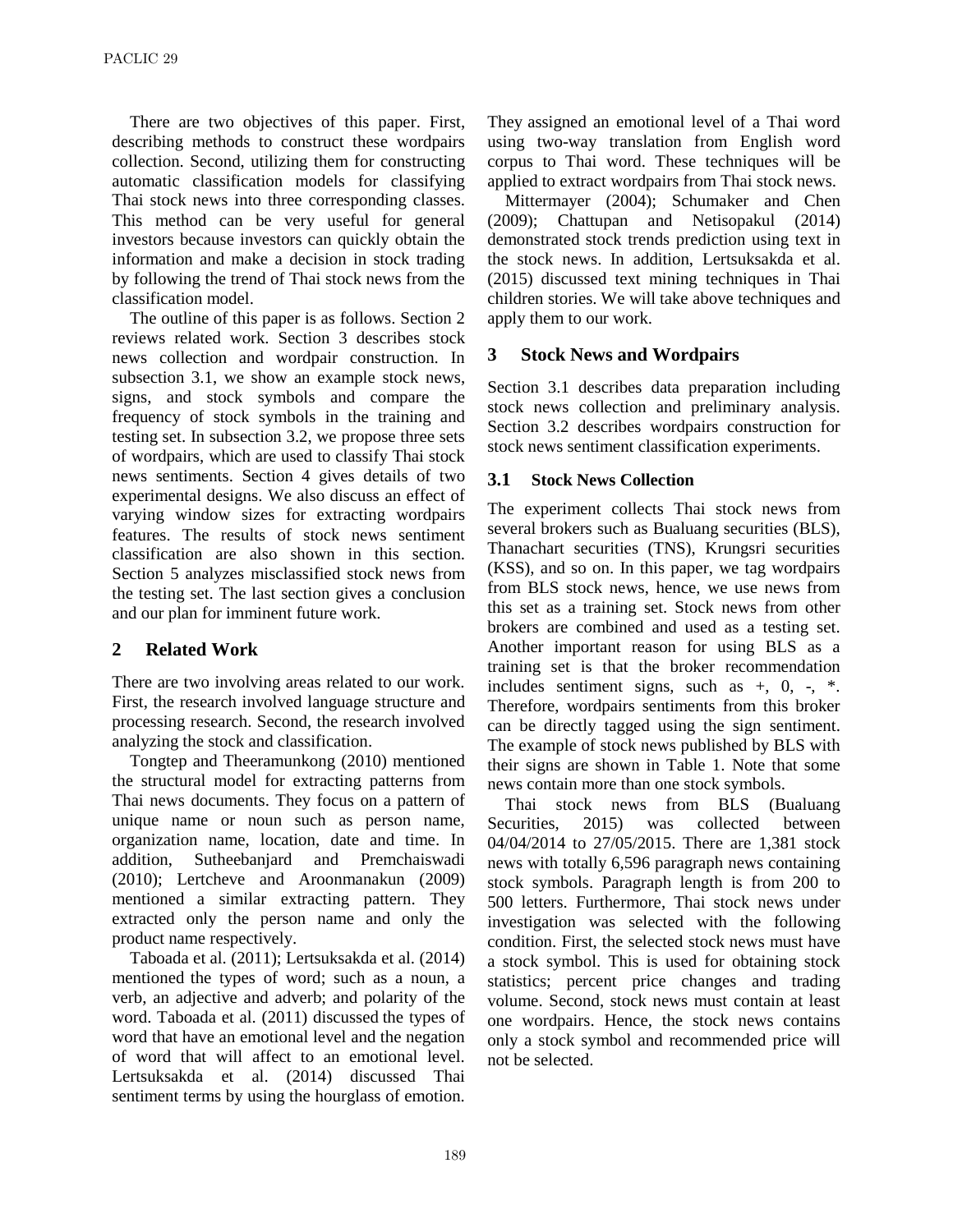| Date | Stock news                                                                                                                                                       | Sign     | Symbol                      |
|------|------------------------------------------------------------------------------------------------------------------------------------------------------------------|----------|-----------------------------|
|      | $17/02/2015$ MAKRO กำไรดีกว่าคาด คงกำไรปีนี้ / คงคำแนะนำถือ                                                                                                      | $\theta$ | <b>MAKRO</b>                |
|      | makro-kum-rai-dee-kwa-kard-kong-kum-rai-pee-nee-/-kong-kum-<br>nae-num-thux<br>'Makro earn better than expected. This year continued profit.<br>Recommend hold.' |          |                             |
|      | $ 06/10/2014$ กลุ่มโรงแรมท่องเที่ยวรายงาน เรายังคงแนะนำซื้อ MINT CENTEL และ ERW                                                                                  |          | <b>MINT</b>                 |
|      | koom-rong-ram-tong-tiew-rai-ngan--rao-young-kong-nae-num-<br>shux-mint-centel-lae-erw<br>'The hotel and travel report We recommend buy Mint, Centel              |          | <b>CENTEL</b><br><b>ERW</b> |
|      | and Erw.'                                                                                                                                                        |          |                             |
|      | $17/02/2015$ เข้านี้เกาหลีใต้ คงดอกเบี้ย $2\%$                                                                                                                   | $+$      | N <sub>0</sub>              |
|      | Shao-nee-kao-lee-tai-kong-dok-bia-song-per-cent<br>'This morning, south korea fixed interest rate 2%.'                                                           |          |                             |

Table 1: The example of Thai stock news published by BLS

Thai stock news from other brokers (Stock News Online, 2015) were collected between 10/03/2015 to 03/07/2015 and has totally 3,489 paragraphs news. We used the same selecting criteria as the training set. However, we notice that this set has longer paragraph length from 500 to 1000 letters. We prepare this testing set from unseen data set in order to support for future unseen stock news.

| Industry     | <b>BLS</b> |      | <b>Other Brokers</b> |                |  |
|--------------|------------|------|----------------------|----------------|--|
|              | Freq.      | Rank | Freq.                | Rank           |  |
| Agro         | 780        | 3    | 303                  | 5              |  |
| Consump      | 310        | 8    | 139                  | 8              |  |
| Fincial      | 514        | 5    | 345                  | 3              |  |
| <b>Indus</b> | 359        |      | 189                  | 7              |  |
| Propcon      | 2512       |      | 1356                 |                |  |
| Resourc      | 629        | 4    | 265                  | 6              |  |
| Service      | 1094       | 2    | 562                  | $\overline{2}$ |  |
| Tech         | 398        | 6    | 330                  | 4              |  |

Table 2: Comparing frequency of stock symbols grouped by types of industry in training and testing set

Table 2 shows the preliminary investigation of stock symbols frequencies grouped by types of industry, comparing the training set (BLS) and the testing set (other brokers). Notice that for both sets, the most and second most frequent stock symbols are in industry: Propcon and Service; while the least and second least frequent symbols are in industry: Consump and Indus, respectively. The total number of unique symbols in the training set is 296 comparing to 219 in the testing set. Hence, the average mentioned frequency for each symbol in the training and testing set are 51.74% and 38.28%, respectively. The total numbers of symbols grouped by types of industry are shown in Table 3.

| Industry | Unique  | Unique       | Unique      |
|----------|---------|--------------|-------------|
|          | symbols | symbols in   | symbols in  |
|          | in SET  | training set | testing set |
| Agro     | 54      | 32           | 29          |
| Consump  | 42      | 12           | 8           |
| Fincial  | 61      | 32           | 27          |
| Indus    | 87      | 32           | 17          |
| Propcon  | 152     | 76           | 53          |
| Resourc  | 36      | 28           | 20          |
| Service  | 99      | 57           | 41          |
| Tech     | 41      | 27           | 23          |
| Summary  | 572     | 296          | 219         |

Table 3: The total number of unique symbols grouped by types of industry in SET, training set, and testing set

## **3.2 Wordpairs Construction**

This paper proposed to use stock sentiment wordpairs to classify stock news into the positive, negative and neutral news. A wordpairs is a tuple of size 3, consists of a keyword, a polarity word and a sentiment. A keyword usually is a noun or a verb indicating characteristics of stock or business, such as *"profit, recommend, income, price, growth …"* and so on. A polarity word is a verb or an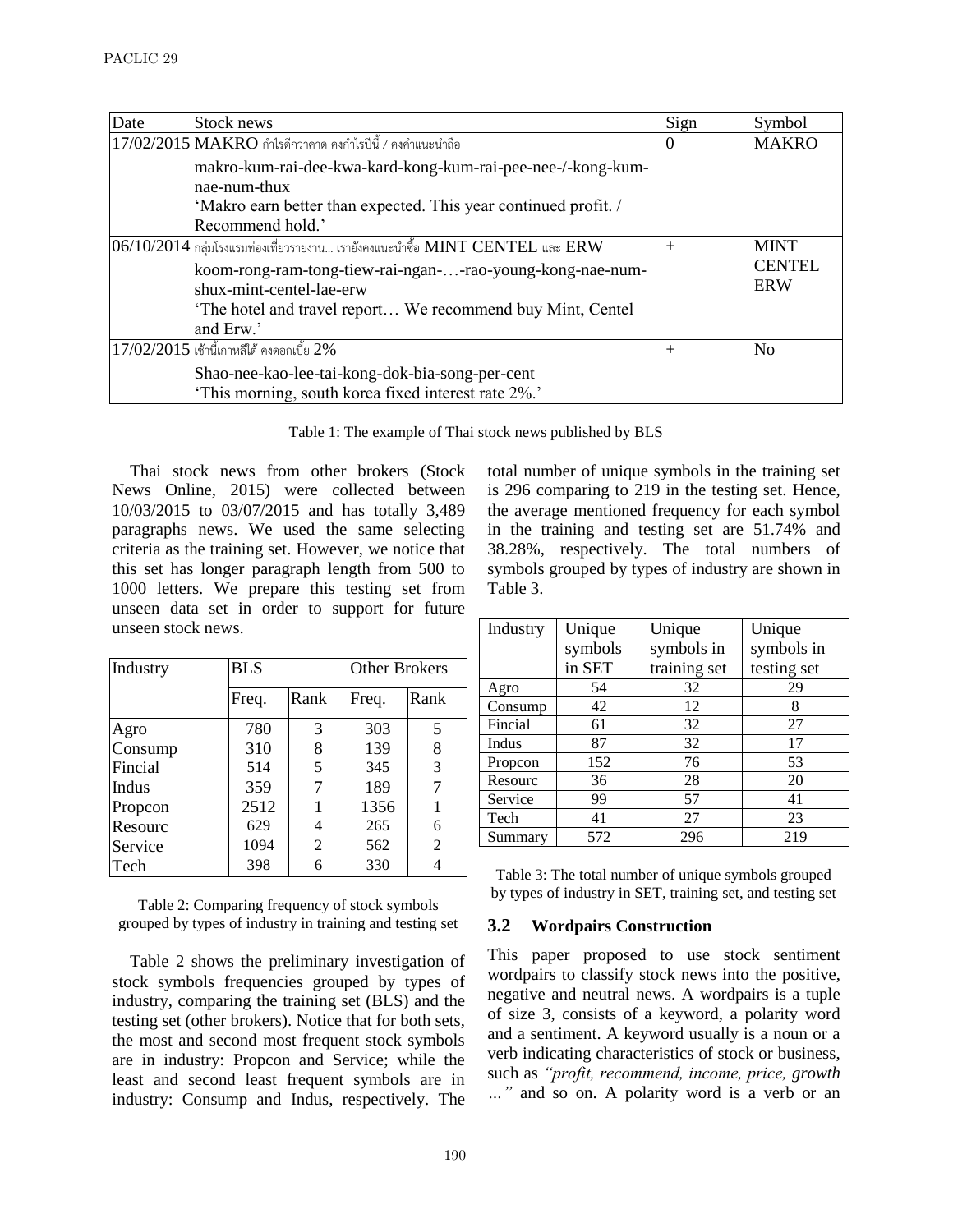adjective or an adverb for the keyword above, such as *"good profit, recommend buy, steady income …"* and so on. In this paper, we have only three sentiments: positive (1) if the news has  $+$  sign, negative  $(-1)$  if the news has  $-$  sign, and neutral  $(0)$ if the news has 0 sign. The examples of wordpairs are shown in Table 4.

| Keyword                 | Polarity word            | Sentiment |
|-------------------------|--------------------------|-----------|
| กำไร kum-rai 'profit'   | dee 'good'               | $^{+}$    |
| คาด kard 'forecast'     | กำไร kum-rai             |           |
|                         | 'profit'                 | $+$       |
| ปัจจัย pud-jai 'factor' | หนุน nun 'support'       | $^{+}$    |
| แนะนำ nae-num           | ถือ thux 'hold'          | ⋂         |
| 'recommend'             |                          |           |
| รายได้ rai-dai          | ทรงตัว song-tua          | 0         |
| 'income'                | 'steady'                 |           |
| ราคา ra-ka 'price'      | พักตัว puk-tua           | ∩         |
|                         | 'dormancy'               |           |
| ผลกระทบ pon-kra-tob     | เชิงลบ chung-lop         |           |
| 'effect'                | 'negative'               |           |
| เศรษฐกิจ set-ta-kit     | <sub>ชะลอ</sub> cha-loor |           |
| 'economy'               | 'slow down'              |           |
| ราคาหุ้น ra-ka-hoon     | เสี่ยง seiyng 'risky'    |           |
| 'stock price'           |                          |           |

Table 4: An example of wordpairs with a pattern {keyword, polarity word, sentiment}

We obtain the first set of wordpairs by hand – called *manual extraction* set (ME). Next, we add new wordpairs into the first set by duplicating the same keyword augmented with an opposite and a neutral polarity words. The second set is called manual wordpairs addition set or *manual addition* (MA), for short. For example, a keyword and polarity word รำคำหุ้น,ขึ้น ra-ka-hoon-,-khun 'stock price, up', the negation polarity word รำคำหุ้น,ลง raka-hoon-,-lng 'stock price, down' and a neutral polarity word รำคำหุ้น,คงที่ ra-ka-hoon-,-kong-thi 'stock price, unchanged'. The MA set has only the positive and negative sense and does not have the neutral sense of 'stock price'. Therefore, this sense is added in the second set. Other examples are shown in Table 5.

The third set of wordpairs is automatically generated from the second set. Wordpairs with partial common keywords are assigned with the same polarity words and signs. For instance, the keywords รำคำหุ้น ra-ka-hoon 'stock price' and รำคำ ra-ka 'price' have a common word 'รำคำ – stock price'; hence, they will share the same set of polarity words and sentiments.

| Keyword               | Polarity word   | Sentiment |
|-----------------------|-----------------|-----------|
| กำไร kum-rai 'profit' | ทรงตัว song-tua |           |
|                       | 'settled'       |           |
|                       | ขึ้น khun 'up'  | $^{+}$    |
|                       | ลง Ing 'down'   |           |
| การลงทุน              | ฟื้นตัว fun-taw | $^{+}$    |
| karn-lng-thun         | 'recover'       |           |
| 'investment'          | ชบเซา sob-sea   |           |
|                       | 'stagnant'      |           |
|                       | คงที่ khong-thi |           |
|                       | 'stable'        |           |
| แนะนำ <b>nae-num</b>  | ขาย khai 'sell' |           |
| 'recommend'           | ชื้อ sux 'buy'  |           |
|                       | ลือ thux 'hold' |           |

Table 5: The manual wordpairs addition with opposite and neutral polarity words

| Keywo    | Polarity     | Existing       | <b>New</b>       |
|----------|--------------|----------------|------------------|
| rd       | word         | wordpairs      | wordpairs        |
| ราคาหุ้น | ขึ้น khun    | ราคาหุ้น, ขึ้น | ราคา, ขึ้น       |
| ra-ka-   | 'up'         | ra-ka-hoon-,-  | ra-ka-,-khun     |
| hoon     |              | khun           | 'price, up'      |
| 'stock   |              | 'stock price,  |                  |
| price'   |              | up'            |                  |
| ราคาหุ้น | บวก          | ราคาหุ้น, บวก  | ราคา, บวก        |
| ra-ka-   | bawk         | ra-ka-hoon-,-  | ra-ka-,-bawk     |
| hoon     | 'positiv     | hawk           | 'price,          |
| 'stock,  | $e^{\prime}$ | 'stock price,  | postive'         |
| price'   |              | positive'      |                  |
| ราคา ra- | ปรับลด       | ราคา, ปรับลด   | ราคาหุ้น, ปรับลด |
| ka       | prub-        | ra-ka-,-prub-  | ra-ka-hoon-,-    |
| 'price'  | rod          | rod            | prub-rod         |
|          | 'diluted'    | 'price,        | 'stock price,    |
|          |              | diluted'       | diluted'         |

Table 6: The automate wordpairs combination

Examples of these crossovers are shown in Table 6. We called the third set automate wordpairs combination or *automate combination*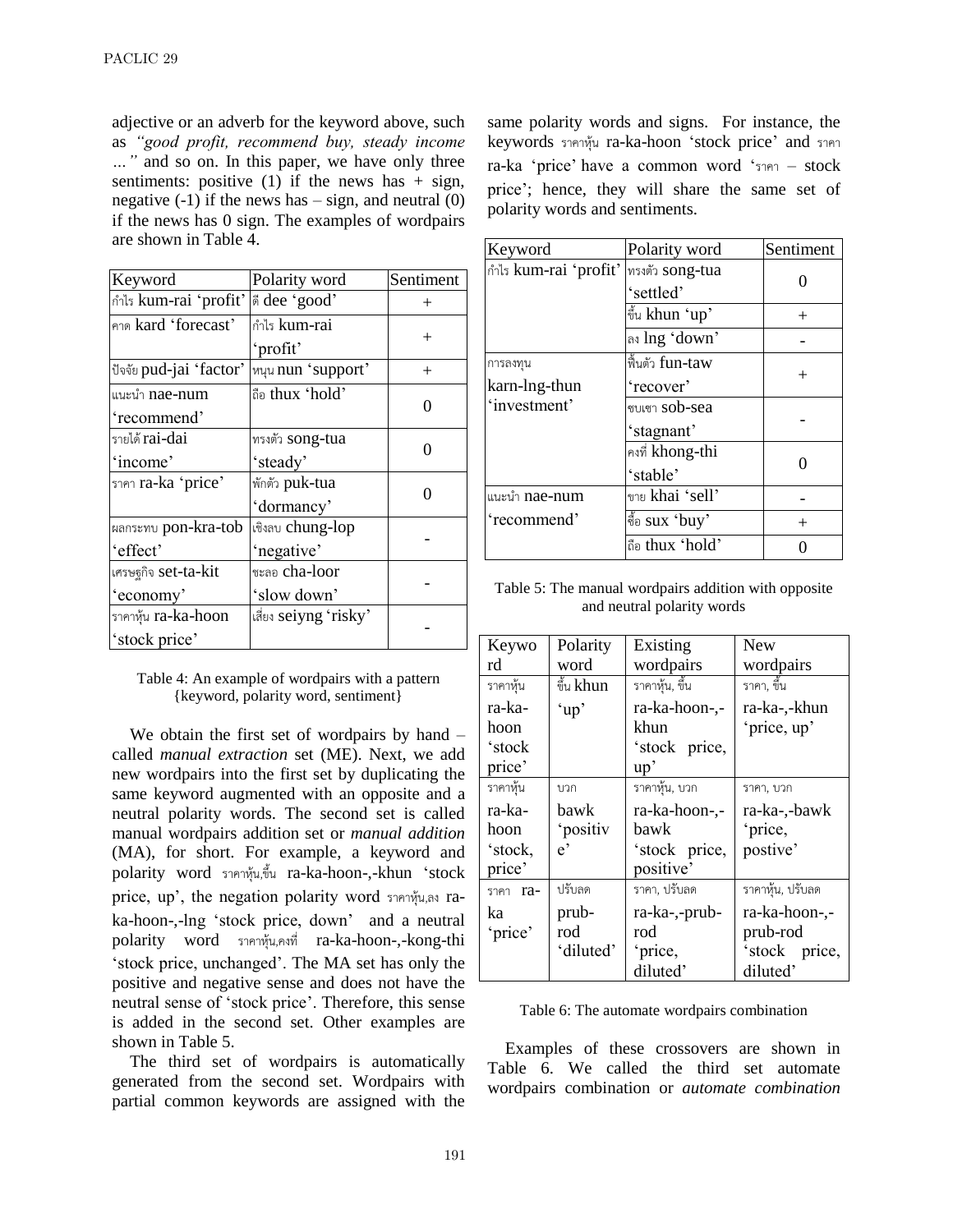(AC), for short. The numbers of wordpairs for the three sets are 133, 277 and 331 respectively.

## **4 Experimental Design and Result**

We hypothesized that wordpairs affecting the stock news sentiment can be located near the stock symbol. Hence, we design experiments, using the stock symbol as a center, with different window sizes varying from 20, 40, 60 and 80 letters. Figure 1 demonstrates effects of varying window sizes when extracting wordpairs features.



Figure 1: Effects of varying window sizes for extracting wordpairs features

We found that the optimal window size for extracting wordpairs features is 60, with average 1- 3 wordpairs for each stock symbol, as shown in Figure 2. We also found that 80-letter window size sometimes extracts irrelevant wordpairs, such as wordpairs of the next symbol. For example, the stock news on Figure 2 has a stock symbol (1) and three wordpairs. Notice that a keyword and a polarity word of the second wordpairs (3) (forecast and profit) are not immediately adjacent to each other.

| $^{(1)}\text{MAKRO}$ กำไร $^{(2)}$ ดี $^{(2)}$ กว่า <u>คาด</u> $^{(3)}$ คง <u>กำไร</u> $^{(3)}$ ปีนี้ / คงคำ <u>แนะน</u> ำ $^{(4)}$ |                         |
|-------------------------------------------------------------------------------------------------------------------------------------|-------------------------|
| $\underline{\mathbb{S}}\underline{\mathbb{S}}^{(4)}$                                                                                |                         |
|                                                                                                                                     |                         |
| $(1)$ MAKRO                                                                                                                         | $\rightarrow$ symbol    |
| $^{(2)}$ กำไร, ดี kum-rai-dee                                                                                                       | $\rightarrow$ wordpairs |
| 'profit, good'                                                                                                                      |                         |
| <sup>(3)</sup> คาด, กำไร kard-kum-rai                                                                                               | $\rightarrow$ wordpairs |
| 'forecast profit'                                                                                                                   |                         |
| $\mathbf{u}^{(4)}$ แนะนำ, ถือ nae-num-thux                                                                                          | $\rightarrow$ wordpairs |
| 'recommend, hold'                                                                                                                   |                         |

Figure 2: An example of wordpair features for a stock

In short, there are 6 combinations of {symbol (S), keyword (K), polarity (P)} as shown in Table 7. In the training set, the most frequent patterns found is pattern#3 (K-P-S) with 335, 387, and 387 occurrences when extracted by ME, MA and AC set, respectively. The second most frequent is pattern#5 (P-K-S) with 215, 254, and 257 occurrences when extracted by ME, MA and AC set, respectively. The least frequent pattern found is pattern#4 with 47, 55 and 57 occurrences.

The most and the second most frequent patterns in the testing set found are similar to the training set with 599, 674, and 675 occurrences in pattern#3 and 577, 669, 669 occurrences in pattern#5.

There are two main experiments. The first experiment is designed to examine the effects of the three sets of wordpairs, manual extraction (ME), manual addition (MA) and automate combination (AC), as described in section 3 in training and testing set.

The second experiment is designed to examine the effects of S-K-P patterns on training and testing set. We use an open source software 'Weka' (Weka, 2013) to build classification model using decision tree and support vector machine.

For the first experiment, the results of decision tree and SVM classification models using ME, MA and AC wordpairs sets as features are shown in Table 8. We found that, for the training set, there are no significant differences for all three sets of wordpairs features.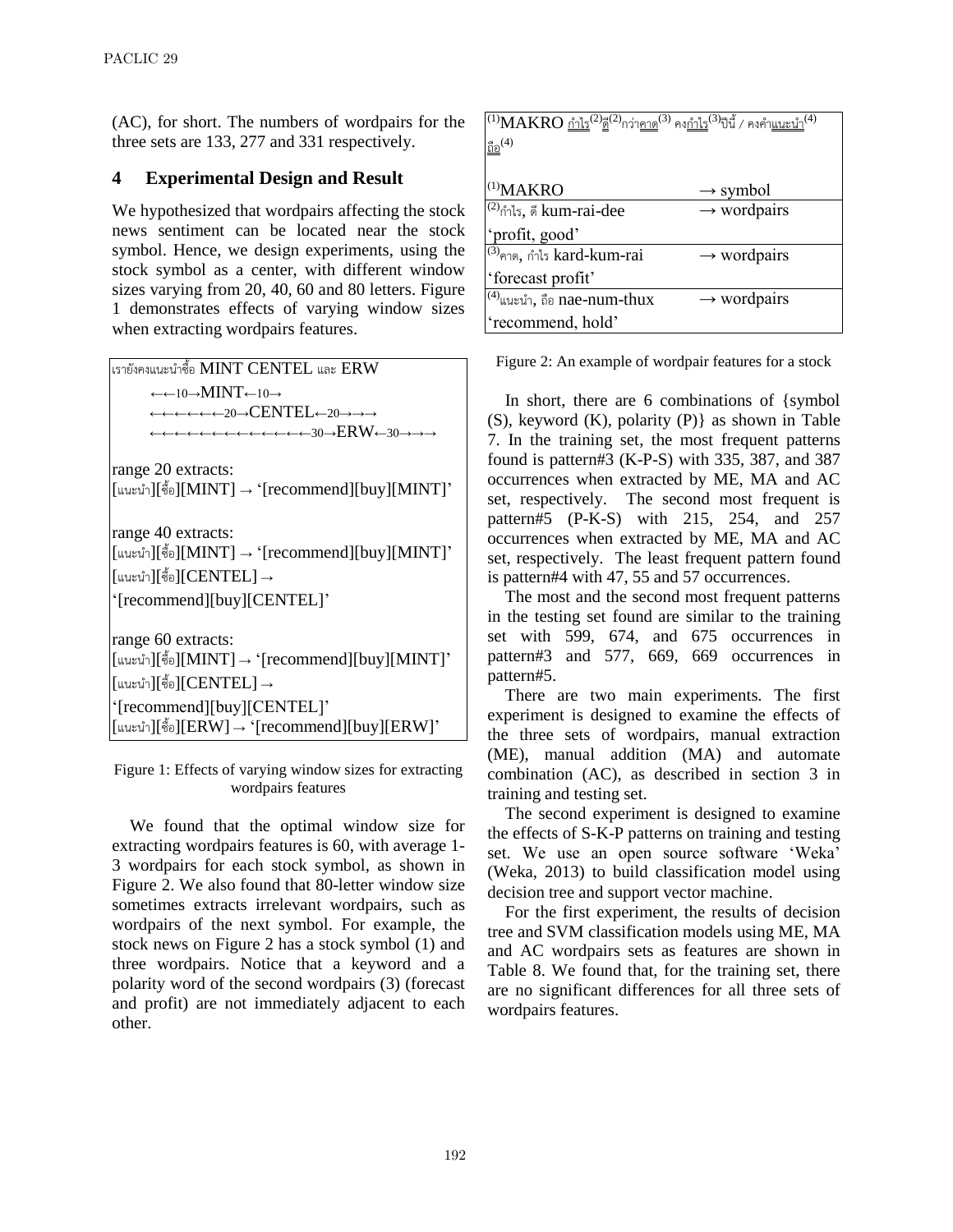| Pattern#      | {Symbol, keyword, polarity} combinations                                                             |  |  |  |  |
|---------------|------------------------------------------------------------------------------------------------------|--|--|--|--|
| $1:$ SKP      | $[RATCH][$ แนะนำ $]$ $[$ ถือ $]$ ราคาเป้าหมาย 64 บาท                                                 |  |  |  |  |
|               | [Symbol] [Keyword][Polarity]                                                                         |  |  |  |  |
|               | 'RATCH hold with a target price of 64 Thai baht'                                                     |  |  |  |  |
| $2:$ SPK      | [SAMTEL] SAT [กำไร] ตาม [คาด]                                                                        |  |  |  |  |
|               | [Symbol] [Polarity][Keyword]                                                                         |  |  |  |  |
|               | 'SAMTEL and SAT profit as expected'                                                                  |  |  |  |  |
| 3: KSP        | รายงานกลุ่ม Small Cap [คาด] $[UNIQ]$ และ TRC มีโอกาสทำ $[$ กำไร]                                     |  |  |  |  |
|               | [Keyword][Symbol]<br>[Polarity]                                                                      |  |  |  |  |
|               | 'small cap segment reported UNIQ and TRC are expected profitable opportunities'                      |  |  |  |  |
| 4: KPS        | [ขื้อ] [TP] 24 บาท<br>คงคำ [แนะนำ]                                                                   |  |  |  |  |
|               | [Keyword][Polarity][Symbol]                                                                          |  |  |  |  |
|               | 'maintain buy with TP 24 Thai baht'                                                                  |  |  |  |  |
| $5:$ PSK      | $[$ ราคา $]$ เป้าหมาย และคำแนะนำ $[SIM]$ และ $SAMTEL$ ลงเหลือถือจากซื้อ<br>เรา[ลด]                   |  |  |  |  |
|               | [Keyword]<br>[Symbol]<br>[Polarity]                                                                  |  |  |  |  |
|               | 'we lower our target price and recommendation SIM and SAMTEL to hold from buy'                       |  |  |  |  |
| <b>6: PKS</b> | เดือน สค. พบว่า[ปรับสูงขึ้น] $0.5\%$ และ $+4.3\%$ โดย [BBL] BAY TMB KBANK SCB รายงาน[สินเชื่อ]เติบโต |  |  |  |  |
|               | [Symbol]<br>[Polarity]<br>[Keyword]                                                                  |  |  |  |  |
|               | 'In august, showed a rise of 0.5% and +4.3% BBL BAY TMB KBANK SCB loan growth'                       |  |  |  |  |

Table 7: The types of structure matching with the real Thai stock news

The first set – ME, gives a slightly better precision of 0.741 for decision tree model comparing to MA and AC with the precision of 0.722 and 0.721. The same is hold for SVM model, where ME give a slightly better precision result of 0.723 comparing to 0.712 for MA and AC. Every model has the same recall and F-measure of approximately 0.75 and 0.66 respectively. This is not surprising because wordpairs in the first set – ME – are extracted from the training set. Therefore, the first set of wordpairs, when use to classify the training set, should be the most accurate features.

| Set | Decision tree       |       | <b>SVM</b> |       |
|-----|---------------------|-------|------------|-------|
|     | ME Precision        | 0.741 | Precision  | 0.723 |
|     | Recall              | 0.758 | Recall     | 0.755 |
|     | F-Measure           | 0.669 | F-Measure  | 0.663 |
|     | <b>MA</b> Precision | 0.722 | Precision  | 0.712 |
|     | Recall              | 0.757 | Recall     | 0.755 |
|     | F-Measure           | 0.669 | F-Measure  | 0.665 |
| AC  | Precision           | 0.721 | Precision  | 0.712 |
|     | Recall              | 0.757 | Recall     | 0.754 |
|     | F-Measure           | 0.669 | F-Measure  | 0.664 |

Table 8: The result of decision tree and SVM classification of each pattern

The resulting decision tree is partially shown in Figure 3.

Since the precision results of decision tree are better than SVM, we use these training models to classify the testing set. We found that, from 3,489 stock news (# of rows) in the testing set, ME, MA, and AC models predict the same outcome for 3,457 rows or 99.08%; predict the same outcomes two out of three times for 32 rows or 0.91%. There is no totally different outcome prediction – all three models predict different outcomes 0%.

We assume that if three classification models predict the same outcome, then there is no need to verify more. Now, we examine the 32 rows (same two out of three) by comparing the classification models outcomes with solutions provided by a human. The majority outcomes (two same outcomes) is correct for 12 times; while the minority outcome (one out of three) is correct for 16 times. The leftover 4 rows are those outcomes not matched to the solutions. These will be analyzed in section 5.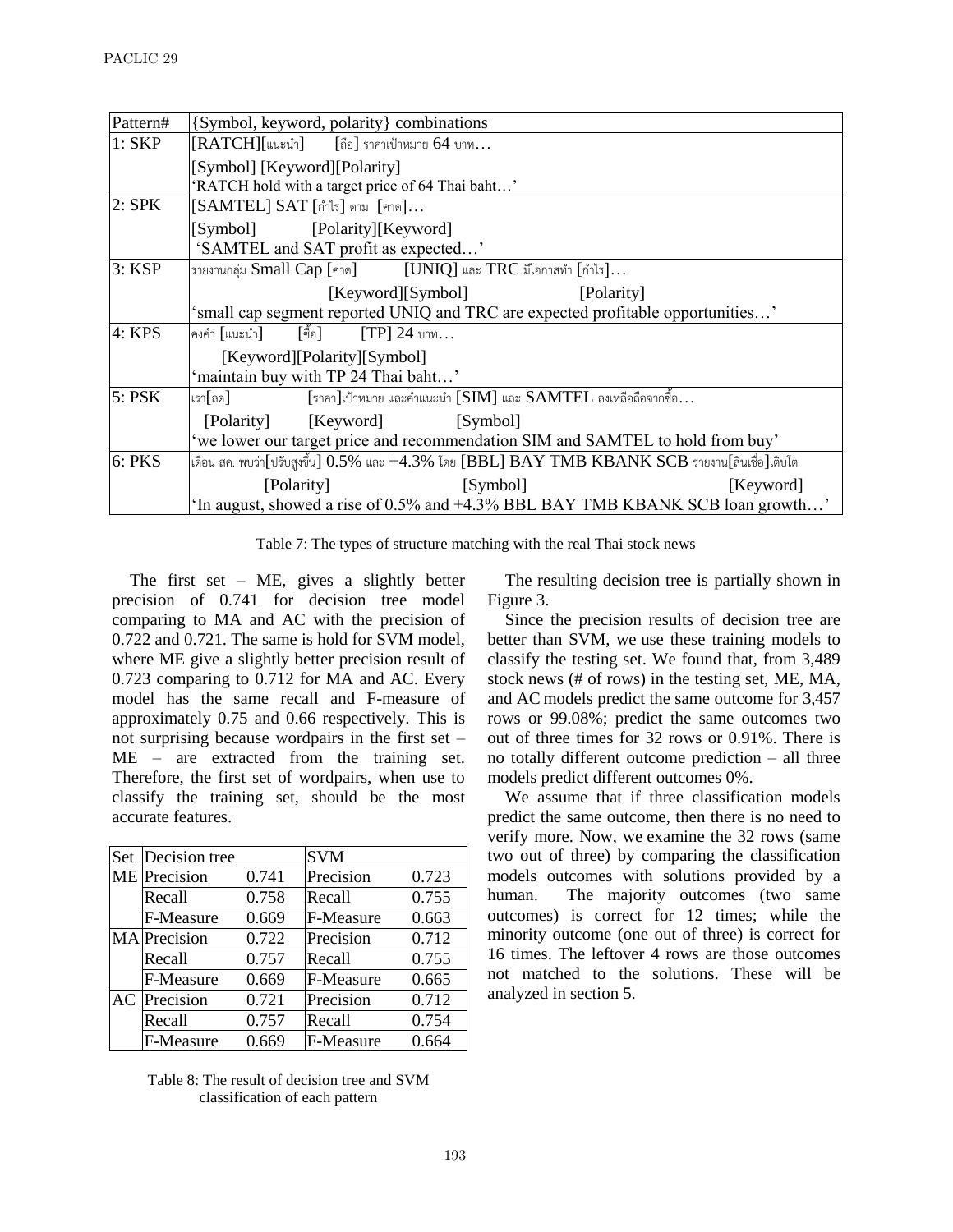

Figure 3: Partial decision tree model built from ME wordpairs features

| Wordpair Features |         |               | <b>ME</b>   |           |               | MA     |                   |               | AC<br>F-<br>Recall<br>Meas<br>ure<br>0.80<br>0.77 |      |
|-------------------|---------|---------------|-------------|-----------|---------------|--------|-------------------|---------------|---------------------------------------------------|------|
|                   |         | Preci<br>sion | Recall Meas | F-<br>ure | Preci<br>sion | Recall | F-<br>Meas<br>ure | Preci<br>sion |                                                   |      |
|                   | P#1:SKP | 0.68          | 0.69        | 0.66      | 0.77          | 0.80   | 0.77              | 0.77          |                                                   |      |
|                   | P#2:SPK | 0.93          | 0.92        | 0.91      | 0.90          | 0.91   | 0.90              | 0.90          | 0.91                                              | 0.90 |
| Decision          | P#3:KSP | 0.63          | 0.64        | 0.62      | 0.58          | 0.61   | 0.58              | 0.58          | 0.61                                              | 0.58 |
| tree              | P#4:KPS | 0.75          | 0.76        | 0.74      | 0.74          | 0.75   | 0.72              | 0.74          | 0.75                                              | 0.72 |
|                   | P#5:PSK | 0.65          | 0.74        | 0.69      | 0.63          | 0.69   | 0.66              | 0.68          | 0.71                                              | 0.69 |
|                   | P#6PKS  | 0.75          | 0.76        | 0.75      | 0.79          | 0.80   | 0.79              | 0.76          | 0.77                                              | 0.76 |
|                   | average | 0.73          | 0.75        | 0.73      | 0.74          | 0.76   | 0.74              | 0.74          | 0.76                                              | 0.74 |
|                   | P#1:SKP | 0.70          | 0.71        | 0.70      | 0.81          | 0.83   | 0.81              | 0.79          | 0.81                                              | 0.80 |
|                   | P#2:SPK | 0.96          | 0.96        | 0.96      | 0.95          | 0.95   | 0.95              | 0.95          | 0.95                                              | 0.95 |
|                   | P#3:KSP | 0.70          | 0.71        | 0.70      | 0.69          | 0.70   | 0.70              | 0.69          | 0.70                                              | 0.69 |
| <b>SVM</b>        | P#4:KPS | 0.70          | 0.71        | 0.70      | 0.71          | 0.73   | 0.71              | 0.71          | 0.73                                              | 0.72 |
|                   | P#5:PSK | 0.77          | 0.78        | 0.77      | 0.72          | 0.72   | 0.72              | 0.75          | 0.77                                              | 0.76 |
|                   | P#6PKS  | 0.69          | 0.71        | 0.69      | 0.74          | 0.76   | 0.75              | 0.73          | 0.75                                              | 0.74 |
|                   | average | 0.75          | 0.76        | 0.75      | 0.77          | 0.78   | 0.77              | 0.77          | 0.79                                              | 0.78 |

Table 9: The result of decision tree and SVM classification of each pattern

For the second experiment, the result is shown in Table 9. Overall, the SVM models give a slightly better results than the decision tree models for all three wordpairs sets. Comparing among the SVM models, the first set  $-$  ME, gives the least average recall of 0.76. The second set – MA and the last set –  $AC$  give the second best average result of 0.78 and the best average result of 0.79, respectively. However, the result of pattern#2 (S-P-K) obtains very high results above 0.90 for all models. We will discuss insights for this pattern in the next section. The second best result is

pattern#1 (S-K-P). It obtains recall of 0.83 and 0.81 when uses with MA and AC set respectively. The other patterns give the similar average results of 0.7 in SVM models.

#### **5 Error Analysis and Discussion**

In the first experiment, there are 4 stock news where no machine classification matches the human solutions. The investigation found that these 4 news appear during adjacent business days and have exact same text messages as shown in Figure 4.

| กลุ่มรับเหมา คาดกำไรในไตรมาส 2/58 <u>เติบโตด</u> ีอย่าง PTTGC                        |                                                        |  |  |  |  |
|--------------------------------------------------------------------------------------|--------------------------------------------------------|--|--|--|--|
| koom-rab-mao--kard-kum-rai-nai-tri-mart-song-<br>/-ha-sib-pad-teib-to-dee-yang-pttgc |                                                        |  |  |  |  |
| 'Contractor group Earning expected in the<br>quarter 2/58 growth as PTTGC'           |                                                        |  |  |  |  |
| The wordpairs should                                                                 | เติบโต, ดี teib-to-dee                                 |  |  |  |  |
| be extracted.                                                                        | 'growth, good'                                         |  |  |  |  |
|                                                                                      | The wordpairs is in the การเติบโต, ดี karn-teib-to-dee |  |  |  |  |

Figure 4: Error analysis for stock news classification

ME, MA, and AC sets. 'growth, good'

From the figure 4, the wordpairs เติบโต, ดีteib-todee 'growth, good' and กำรเติบโต, ดีkarn-teib-to-dee 'growth, good' have the same meaning. However, in all three wordpair sets, there is no เติบโต, ดีteib-todee 'growth, good' as a wordpair feature. Hence, the keyword is not extracted as a feature. The type of เติบโต tieb-to 'growth' is a verb, but กำรเติบโต karntieb-to 'growth' is a noun. In Thai language, the addition prefix of the word กำร karn or ควำม kwarm will change a type of a word from a verb to a noun. This investigation suggests that this factor should be considered in order to construct a better set of wordpair features for Thai language in the future.

In the second experiment, pattern#2 (S-P-K) has the highest precision, recall and f-measure. An investigation of the training set for pattern#2 (S-P-K) found that the set has only two sentiments: positive (1) and negative (-1). The training set contains no neutral sentiment. Therefore, there will be only two classes of classification results instead of three. The results suggest that the stock news sentiments classification for this pattern  $-$  (S-P-K)